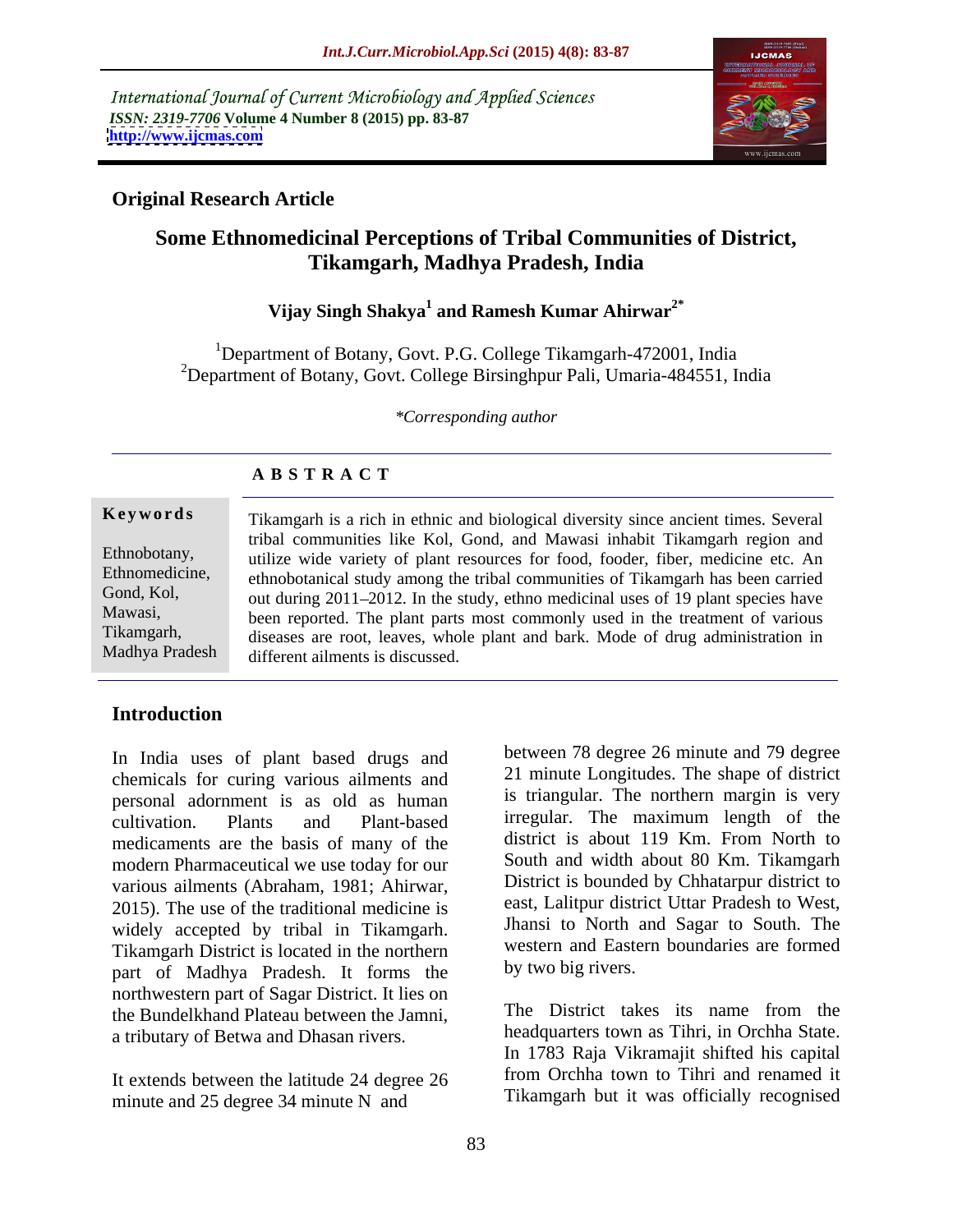in 1887. The name adopted in the honour of works viz. Hooker (1872**-**1897), Haines Lord Krishna, Tikam being one of his (1921-1924). appellations.

It is famous of its religions importance, elegant environment and spiritual peace elegant environment and spiritual peace The study revealed that the Tikamgarh is (Sharma, 2003, and Prasad and Tulsidasa, rich in ethnomedicobotanical diversity. The 1994). Several tribal communities like Kol, tribal people use locally available plant Gond, Mawasi etc. reside in Rewa forest species for the treatment of human as well as area and utilize a wide variety of plants for food, fooder, fuel, medicine, dye, gum, tannin, household, etc. The age-old tribal knowledge of plants in an important aspect *indicum, Aegle marmelous, Madhuca* of ethnobotanical research. The tribal fact is *longifolia* and *Terminalia arjuna* are used in an important aspect of ethnobotanical veterinary medicine and rest are used in the research. The tribal facts are the store house treatment of human ailments. It is revealed of information and knowledge on the

# **Materials and Methods**

An ethnobotanical survey was conducted by me during the period of November 2011 to July 2012 in tribal areas of district Part used-Bark Tikamgarh, Madhya Pradesh. An extensive Bark paste is applied in skin diseases. Warm data sheet was prepared regarding the utility decoction of entire wood about 50gm, boiled of plants and food and medicine, their in a cup of water) is taken 2-times a day for application, doses and duration. The 3-4 days to relieve throat infection and distribution was obtained by tribal map of cough. Madhya Pradesh, Tribal Welfare Office and Block Development office regarding their **Abutilon indicum (Malvaceae)** population and location. The ethnobotanical data were obtained from tribal people, Vaidyas, Ojhas, Village Pradhan and many other experienced informants having Crushed leaf powder with wheat roti is knowledge of Herbal drugs used by different tribal people. The plants were collected with the help of floristic literature (Oomanchanl and Shrivastava, 1996) and their herbarium was prepared as per standard protocol as Local Name - Latjira described by Varghese  $(1996)$ , Verma  $(2014)$  and Ahirwar  $(2015)$ .

and properly numbered were identified with the help of local floras and other useful (1921-1924).

## **Results and Discussion**

multiple uses of plants. The application in day to day life of the tribal, livestock ailments and diseases (Dwivedi, 1999; Jain, 1962 and Maheshwari, 1986). Out of 19 species reported, *Abutilon*  that a number of plants are of wide especially for medicinal uses.

## *Acacia catechu* **(Mimosaceae)**

Local Name - Khair

Part used-Bark

cough. The couple of the couple of the couple of the couple of the couple of the couple of the couple of the couple of the couple of the couple of the couple of the couple of the couple of the couple of the couple of the c

## *Abutilon indicum* **(Malvaceae)**

Local Name - Kakai Part used-Leaf given to cattle to treat diarrhoea.

## *Achyranthe saspera* **(Amaranthaceae)**

Local Name - Latjira

Part used-Whole plant and root

(2014) and Ahirwar (2015). Whole plant extract is given orally once as The collected plants thus pressed, mounted in stomach pain, fever and cough. Six inches antidote in snakebite. Root decoction is used long piece of root is taken, its one end is tied with thread, which is held in hand, and the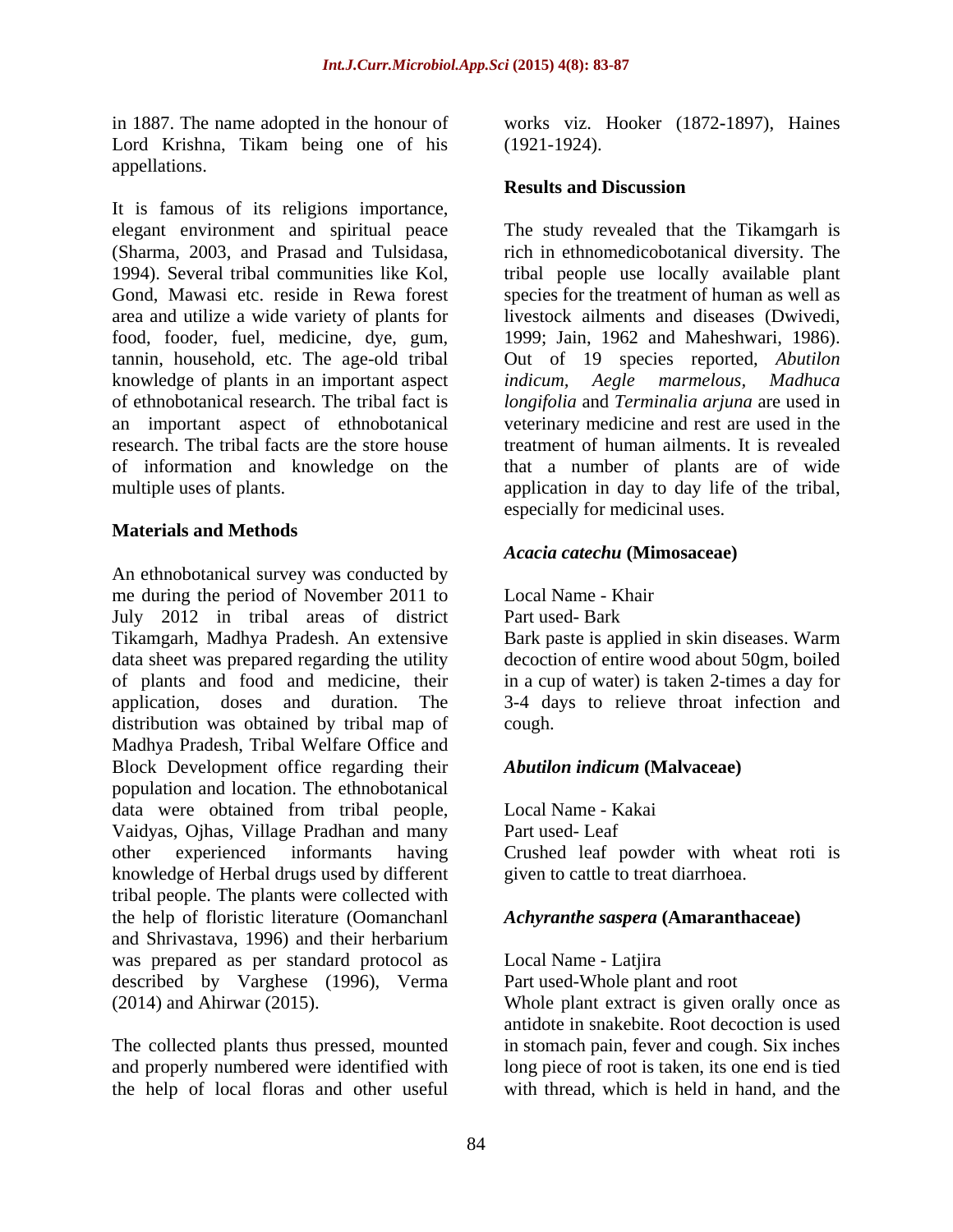other end is placed at the mouth of the uterus. The child, dead or alive will come warmed are bandaged in rheumatic pain. out at the time of delivery. The root is immediately taken out to avoid uterus damage. The contract of the contract of the contract of the contract of the contract of the contract of the contract of the contract of the contract of the contract of the contract of the contract of the contract of the co

### *Aegle marmelos* **(Rutaceae)**

Local Name - Bel Part used- Leaf and root Part used- Leaf, fruit and root bark Ash of roots is used to remove pus from the Leaf ash is used to kill of animal wound fums.Ash of the leaves mixed with sugar is worms. Ripe fruits are used in summer season for cooling and stomach disorders. Root bark is used in fever. *Dalber giasisoo* **(Fabaceae)**

### *Amoranthus spinosus* **(Amaranthaceae)**

Local Name - Atelichauli Powdered bark is given with water to relieve Part used- Leaf and root body pain and decoction is given twice a day Boiled leaves and roots are given to children as laxative. Fresh roots collected on saturday are given

to chew daily in the morning for three days in spermatorrhoea.

Local Name - Bharbhanda Bark extract are given to cure leucorrhoea. Part Used- Latex and root Latex used in dropsy, jaundice and eye troubles. Roots paste is applied in scorpion sting. Local Name - Gurhal

Local Name - Ingua, Hingot bronchitis and whooping cough staminal Part used- Fruit column is used as diuretic in kidney Fruit pulp is taken once a day for a mouth to troubles. cure tuberculosis. Unripe fruits are used for whooping cough and skin trouble. *Madhuca longifolia***(Sapotaceae)**

### *Butea monosperma***(Fabaceae)**

Fresh leaves coated with mustard oil and Dried flowers soaked in water are used for taking bath for preventing sunstroke.

### *Calotropis procera* **(Asclepiadaceae)**

Local Name - Madar

used to cure asthma and bronchitis.

Local Name - Sheesham Part used-Bark in diarrhoea.

### *Ficus virens* **(Moraceae)**

*Argemone mixicana***(Papaveraceae)** Bark decoction is used as gargle and as a Local Name - Pakri Part used-Bark wash for ulcers.

## *Hibiscus rosa-sinensis***(Malvaceae)**

*Balanites aegyptiaca***(Simaroubaceae)** Flower extract is used in urinary problems. Part used-Flower Fresh flower is chewed thrice a day to cure troubles.

Local Name - ChihulaPalas Leaves are warmed in mustard oil and tied Part used- Leaf and flower over the testes in case of hydrocele. Fruits Local Name - Mahua Part used- Leaf, fruit and flower are cooked with milk and given daily for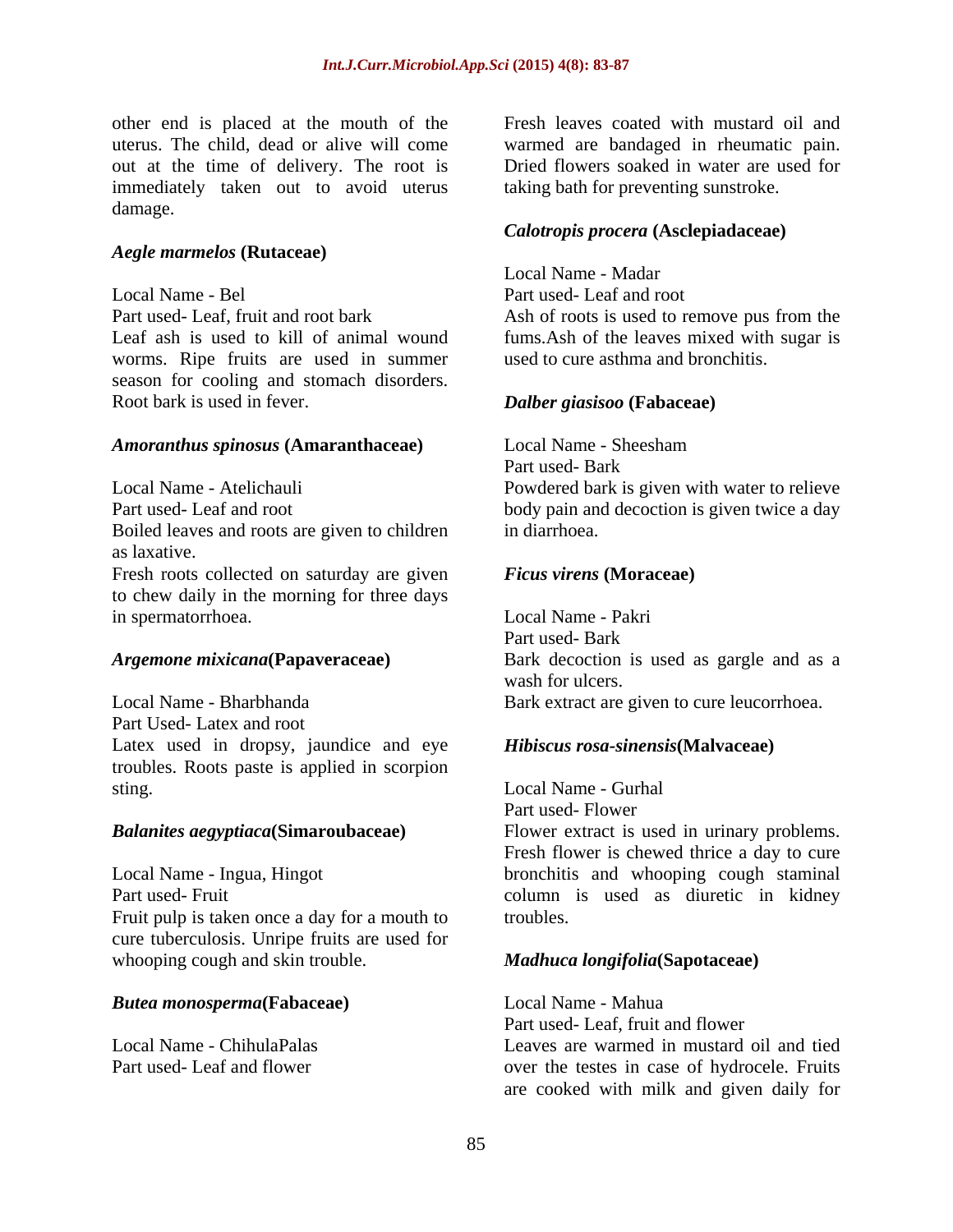strength and vitality. Flowers decoction is Leaves of kahua, Jamun (*Syzygiumcuminii*),

Leaves coated with mustured oil and wormed are applied externally on the chest and stomach during pheumesnial fever. Luke warm seed oil is massaged over joints in rheumatism. Local Name - Ashwagandha

## *Shorearo busta***(Dipterocarpaceae)** Dry root powder with cow's milk is taken

Gummixed with curd is given in dysentery.

Fresh juice of bark is given with goat's milk urination. in diarrhoea.

## *Terminalia arjuna***(Combretaceae)**

Local Name - Kahua Part used- Leaf and root



Local Name - Sal in women for conception. Part used-Gum *Syzygium cuminii***(Myrtaceae)** daily for one month to increase the fertility *Ziziphuso enoplia***(Rhamnaceae)** Local Name - Jharberi Part used-Fruit

Part used- Root

Local Name - Jamun Ripe fruits are eaten to check dysentery and Part used- Bark get relief of burning sensation during urination.



# **Figure.1** A: Location Map of Madhya Pradesh, India B: Location Map of District Tikamgarh, India

given to calf to expel stomach worms. and Khair (*Acacia calechu*) pounded *Ricinus communis***(Euphorbiaceae)** diarrhoea. Root paste is applied on together is given to cattle for treatment of headache.

Local Name - Rendi Tender leaf paste with sugar and milk in Part used-Leaf and seed served in the same spin once a day for 20 days for the part usedtreatment of Spermatorrhoea.

### *Withania somnifera***(Solanaceae)**